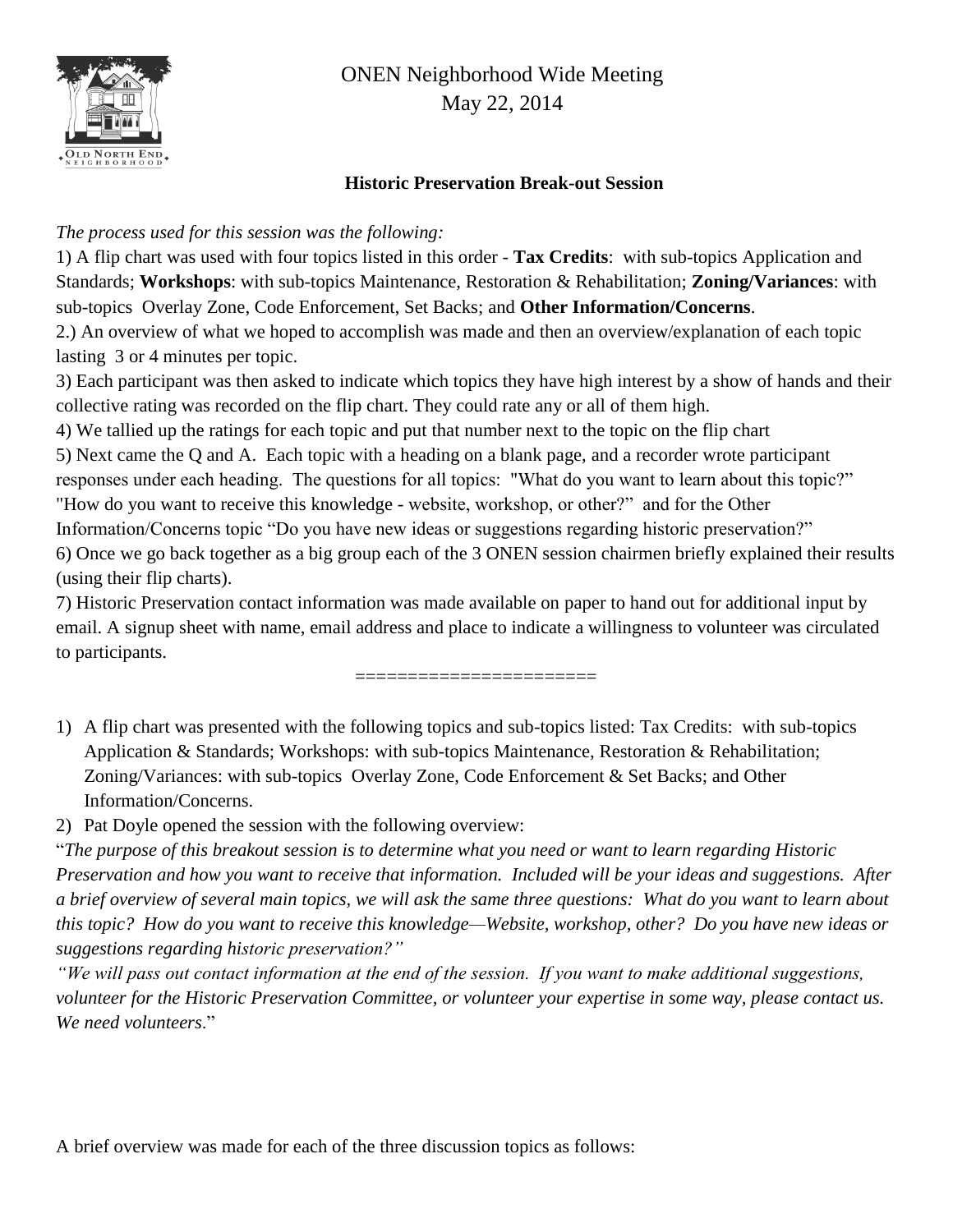## **Tax Credits**

One of the financial benefits of living in a historic district is the availability of Colorado State tax credits. If your home is located in the **North End Historic District** or the **Weber-Wahsatch Historic District** and you are planning a restoration or rehabilitation project, the **State Office of Archaeology and Historic** [Preservation](http://www.historycolorado.org/oahp) (OAHP) may help you as they administer and provide guidance on available tax credits.

According to the requirements you are eligible for **a 20% tax credit** for projects of at **least \$5000** and the credit maximum is \$50,000. The credit is applied against your Colorado State tax and can be applied for a **period up to ten years.** 

As an example, if you had an approved **project that cost \$10,000** and paid **State Taxes of \$1000 per year** then you could claim the **tax credit of \$2000 over a two year period.**

It is important that you **apply for the tax credit PRIOR** to starting the project to increase your chances of approval. The two part application includes a detailed description:

**"Part 1 - Preliminary Approval"** includes details and pictures of the area to be renovated **"**Before Renovation".

**"Part 2 - Final Approval"** is filed upon completion and includes pictures of the "After" Renovation".

There are a few requirements as follows:

- Project **minimum is \$5000**
- Maximum credit **is \$50,000**
- The project must be **completed within 24 months**
- The Part 2 **Final Approval must be filed within 60 days of completion**
- The **Secretary of Interior's Standards for Rehabilitation must be followed**. The list of ten required standards are outlined on a one page document. All are quite reasonable.
- There is a **five year requirement to live in the house after renovation** if you sell your house (or rental house) you must give back a prorated amount – 100 % the first year, 80% the second, 60% the third, 40% the fourth and 20% the fifth.

### ======================= **Workshops/Tours/In-services**

Since 2006 both the Historic Preservation Alliance (HPA) and ONEN have sponsored several tours and workshops. The invitations to the workshops have been well advertised to HPA members and Old North Enders**. Examples of Workshops**: Tuck Pointing; Paint Choice & Preparation; Windows: Repair or Replace?; Creating Environmentally Responsible Landscapes Within a Historic District; Custom Architectural Art Glass; Restoration of Your Historic/Original Windows; Glazing & Painting Windows; Exterior Maintenance; Restoration/Rehabilitation/Compatible Addition on site visits; Decorative Painting to Customize Your House; Create Your Own Canvas Floor Cloth—**In-services (ONEN Only):** Tax credits; Overlay Zoning

**Presentations/Tours included history and architecture:** Central Downtown Walking Tour; Trolley Museum; Walking Tour of Historic N. Tejon St.; Pleasant Valley/Camp Creek; Shooks Run & Its Surrounding Neighborhoods; Post-war America & John Bonforte & the Bonnyville Subdivision; Tudor England Meets the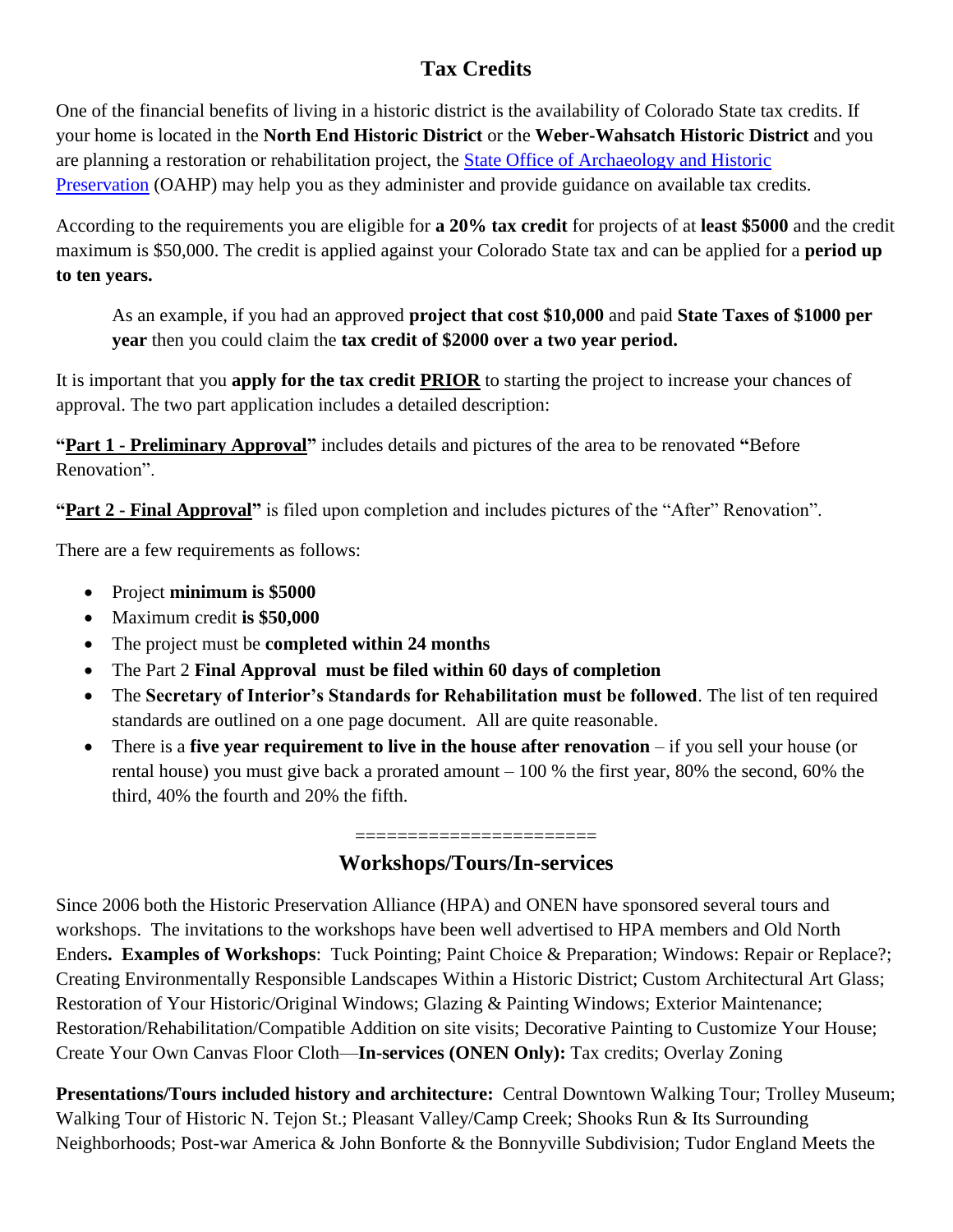Old North End; Bungalow Tour-Eastside of the ONEN; Farther North Into the Old North End. **Questions for discussion: What would you like repeated? Added? In what form?)**

=======================

## **Zoning and Variances in The Old North End**

The North End Homeowners Association (NEHOA) was formed in 1957 mainly to preserve the residential character of the Old North End. The instrument for accomplishing that goal is strong opposition to any changes in residential zoning in the Old North End to commercial, multi-family, or industrial zoning.

Here are some important points to remember about zoning:

- Zoning Changes and Zoning Variances are forever. Things never go back to residential, or at least hardly ever do.
- Proponents of Zoning Changes paint beautiful pictures of how little effect their changes will have on the neighborhood, but the change will permit any business that the zone allows. That cute little bookstore in the basement can change into a gas station if a commercial zone is granted.
- What the Old North End wants to prevent is checkerboard zoning, where commercial and multi-family uses alternate with residential zones on a lot-by-lot basis. To see what that is like, just drive North Weber Street from East Cache La Poudre Street to East St. Vrain Street. That unpleasant mixture of commercial and residential uses, and commercial and residential architecture, is what results when residential zoning codes are not rigidly enforced.
- Zoning Variances are the most dangerous proposals, because they sound so small and innocent. "No one will ever notice the little packaging and mailing company in my garage." That actual case on North Weber Street in the Old North End was successfully defeated. Variances are as enduring as Zone Changes, and uses within variances can be changed. Near the southwest corner of North Tejon Street and East Caramillo Street, a small market turned into a much larger law office and a flower shop became a meeting hall for a church.
- Because of the stiff fight the Old North End puts up against Zoning Changes and Zoning Variances, the neighborhood has developed a reputation for being a tough place in which to change residential zoning, even slightly. The economic downturn of 2008 greatly reduced requests for Zoning Changes and Zoning Variances. As a result, the neighborhood has lost much of its sensitivity to what a threat Zoning Changes and Zoning Variances are to its future viability as a desirable residential neighborhood.

The primary responsibility of the President of the Old North End has always been to take the lead in fighting all Zone Changes and Zone Variances proposed in the Old North End.

Eternal vigilance in stopping Zoning Changes and Zoning Variances is the price of keeping the Old North End a safe and historic residential neighborhood.

 $-0.1$ 

- 3) The participants rated each topic.
- 4) The order of high to low interest was 1.) Workshops, 2) Tax Credits and 3) Zoning & Variances.
- 5) Each of the Topics were discussed with input from the participants as follows: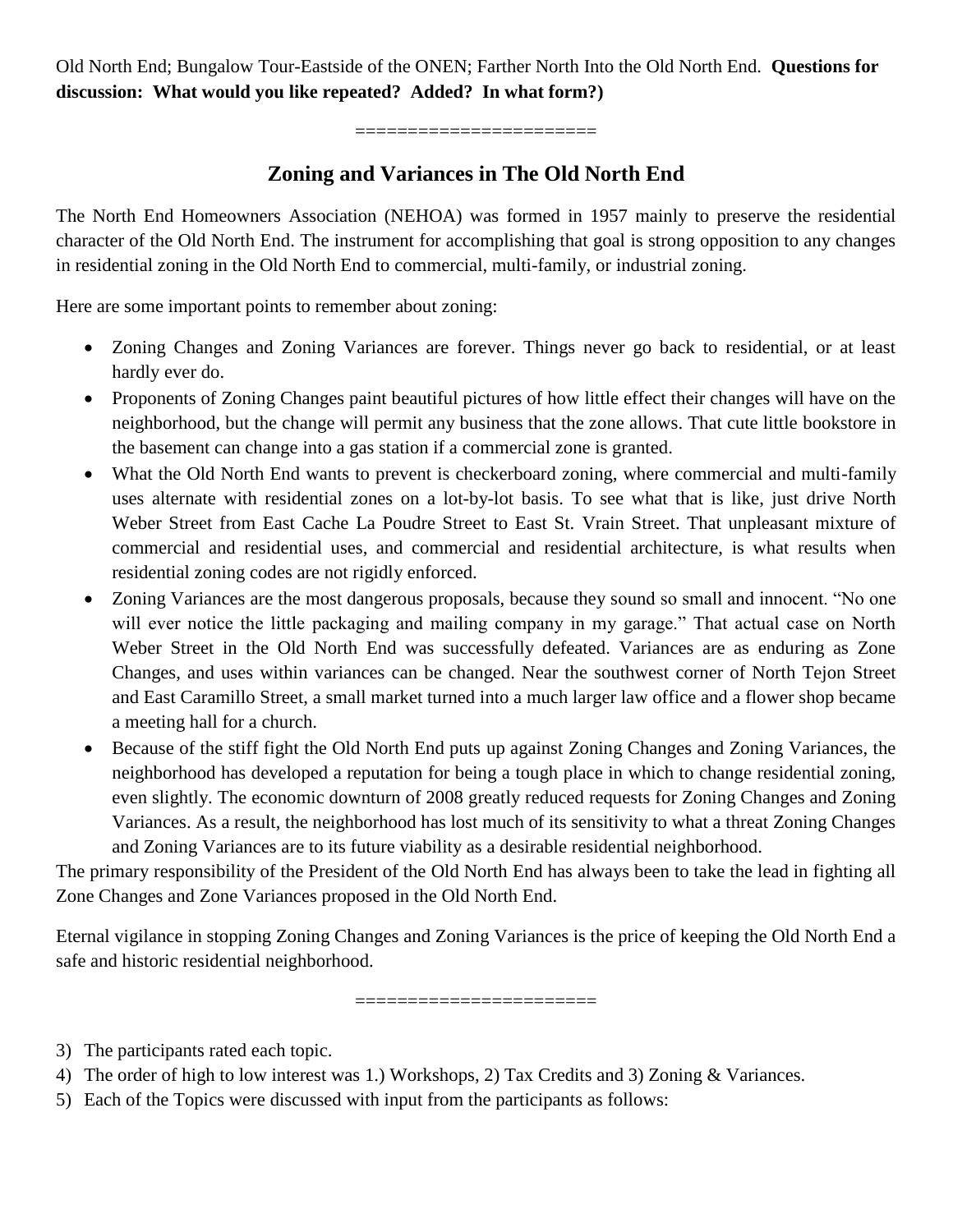### **Discussion**

## **Workshops:**

Window repair/maintenance Workshop, Web Site, Video

# Wood Repair – windows & other wood elements Workshop using bondo & other fillers & options Where to find Millwork Web Site Xeriscaping to fit with Historic Preservation Workshop: Balance—traditional w/xeriscaping Well Maintenance **Workshop**, Web Site Other Knowledge Suggested: • Porch construction & maintenance Workshop: What's appropriate • Architectural Styles Resources (appropriate) Website; books • Lighting fixtures Variety: appropriate to style/age of house • Color options Workshop/website • Fences (wood, wrought iron, appropriate) Workshop/website:

## **Colorado Historic Preservation Tax Credits:**

| What do you want to learn? | How do you want to receive this knowledge?    |
|----------------------------|-----------------------------------------------|
| Application                | Web Site                                      |
| The Whole Process          | Web Site                                      |
|                            | <b>Other Resources:</b>                       |
|                            | ■ Tour/Workshop                               |
|                            | <b>State Contact person</b><br>$\blacksquare$ |
|                            | Checklist                                     |

## **Zoning & Variances:**

We didn't have time to discuss this topic however in the "Other Information/Concerns" one participant asked about what can be done regarding abandoned Homes. A brief discussion about Code Enforcement addressed possible issues with the condition of those homes, number of people living in one home; property not zoned for work conducted on the property; inappropriate variances

## **Other Information / Concerns:**

- $\bullet$  Utility boxes how to hide?
- Burying utility lines—process, cost?
- Rehab landscaping after hail damage
- Tami-Onka building concerned about deteriorating condition
- What happened to the CC Transportation Plan? Has ONEN missed a chance to partner for the mutual benefit of traffic calming?
- Steele Landscaping around the Gazebo is not maintained

### **What do you want to learn? How do you want to receive this knowledge?**

Tax Credits Workshop, Web Site, Video, Scan Suggestion: make supporting documents searchable